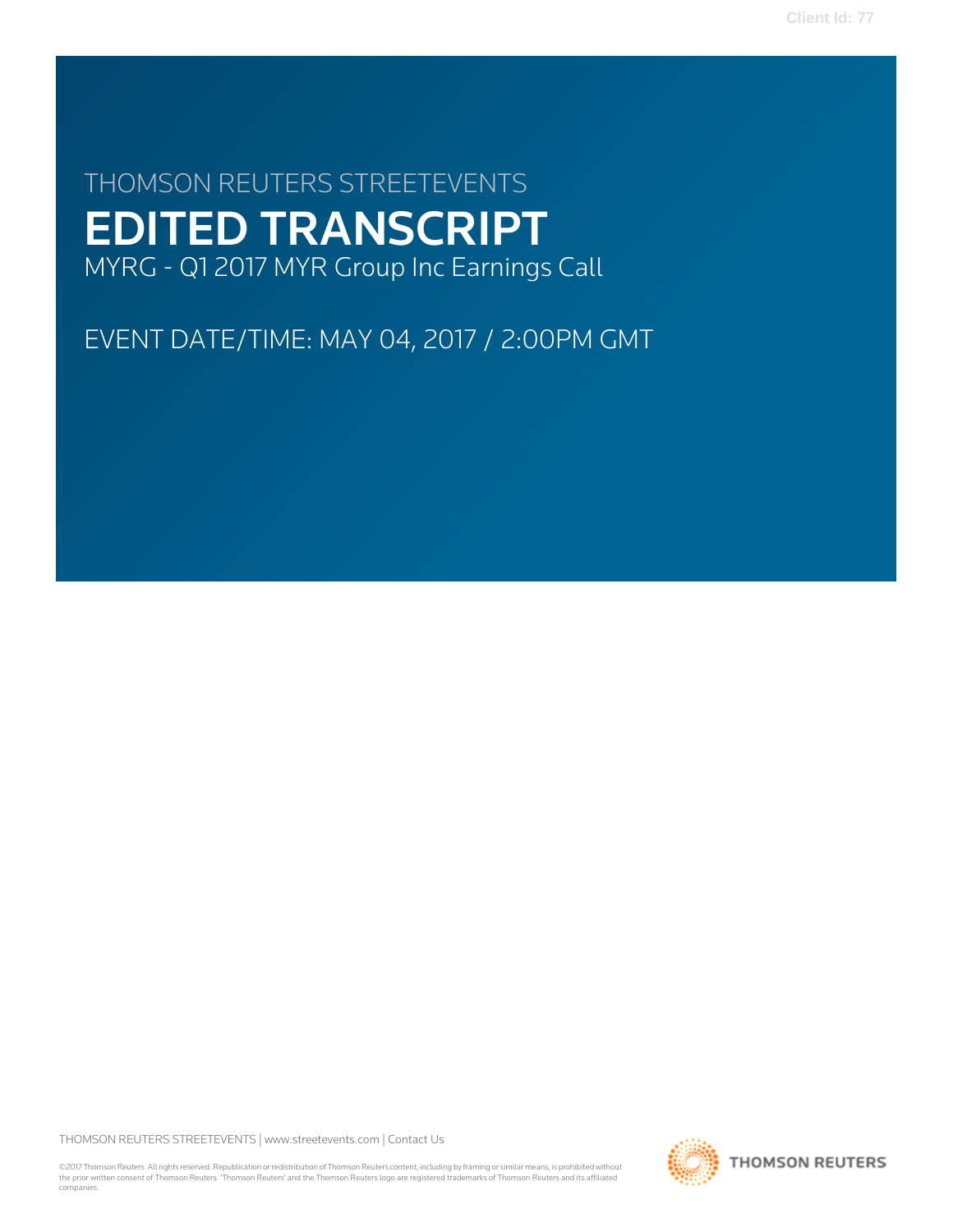# **CORPORATE PARTICIPANTS**

**[Betty R. Johnson](#page-2-0)** MYR Group Inc. - CFO, SVP and Treasurer **[Jeffrey J. Waneka](#page-5-0)** MYR Group Inc. - COO of Commercial & Industrial and SVP **[Kristine Walczak](#page-1-0)** Dresner Corporate Services, Inc. - SVP of IR **[Richard S. Swartz](#page-2-1)** MYR Group Inc. - CEO and President **[Tod M. Cooper](#page-3-0)** MYR Group Inc. - COO of Transmission & Distribution and SVP

# **CONFERENCE CALL PARTICIPANTS**

**[Andrew John Wittmann](#page-7-0)** Robert W. Baird & Co. Incorporated, Research Division - Senior Research Analyst

**[Jonathan Paul Braatz](#page-11-0)** Kansas City Capital Associates - Partner and Research Analyst

**[Noelle C. Dilts](#page-10-0)** Stifel, Nicolaus & Company, Incorporated, Research Division - VP and Analyst

**[Robert Joseph Burleson](#page-9-0)** Canaccord Genuity Limited, Research Division - MD and Analyst

**[Tahira Afzal](#page-7-1)** KeyBanc Capital Markets Inc., Research Division - MD, Associate Director of Equity Research, and Equity Research Analyst

# **PRESENTATION**

#### **Operator**

Good day, ladies and gentlemen, and welcome to the MYR Group Incorporated First Quarter 2017 Conference Call. (Operator Instructions) As a reminder, this conference call may be recorded.

<span id="page-1-0"></span>I would now like to turn the conference over to Kristine Walczak of Dresner. You may begin.

# **Kristine Walczak** - Dresner Corporate Services, Inc. - SVP of IR

Thank you, and good morning, everyone. I'd like to welcome you to the MYR Group conference call to discuss the company's first quarter results for 2017, which were reported yesterday. Joining us on today's call are Rick Swartz, President and Chief Executive Officer; Betty Johnson, Senior Vice President, Chief Financial Officer and Treasurer; Tod Cooper, Senior Vice President and Chief Operating Officer of MYR Group's Transmission and Distribution, or T&D segment; and Jeff Waneka, Senior Vice President and Chief Operating Officer at MYR Group's Commercial and Industrial, or C&I segment.

If you did not receive yesterday's press release, please contact Dresner Corporate Services at (312) 726-3600 and we will send you a copy, or go to MYR's website where a copy is available under the Investor Relations tab. Also, a replay of today's call will be available until Wednesday, May 10, 2017, at 11:59 p.m. Eastern Time by dialing (855) 859-2056 or (404) 537-3406 and entering conference ID 5308077.

Before we begin, I want to remind you this discussion may contain forward-looking statements. Any such statements are based upon information available to MYR management as of this date, and MYR assumes no obligation to update any such forward-looking statements. These forward-looking statements involve risks and uncertainties that could cause actual results to differ materially from the forward-looking statements.

Accordingly, these statements are no guarantee of future performance. These risks and uncertainties are discussed in the company's annual report on Form 10-K for the year ended December 31, 2016, the company's quarterly report on Form 10-Q for the first quarter of 2017 and in yesterday's press release. Certain non-GAAP financial information will be discussed on the call today. A reconciliation of this non-GAAP information to the most comparable GAAP measure is set forth in yesterday's press release.

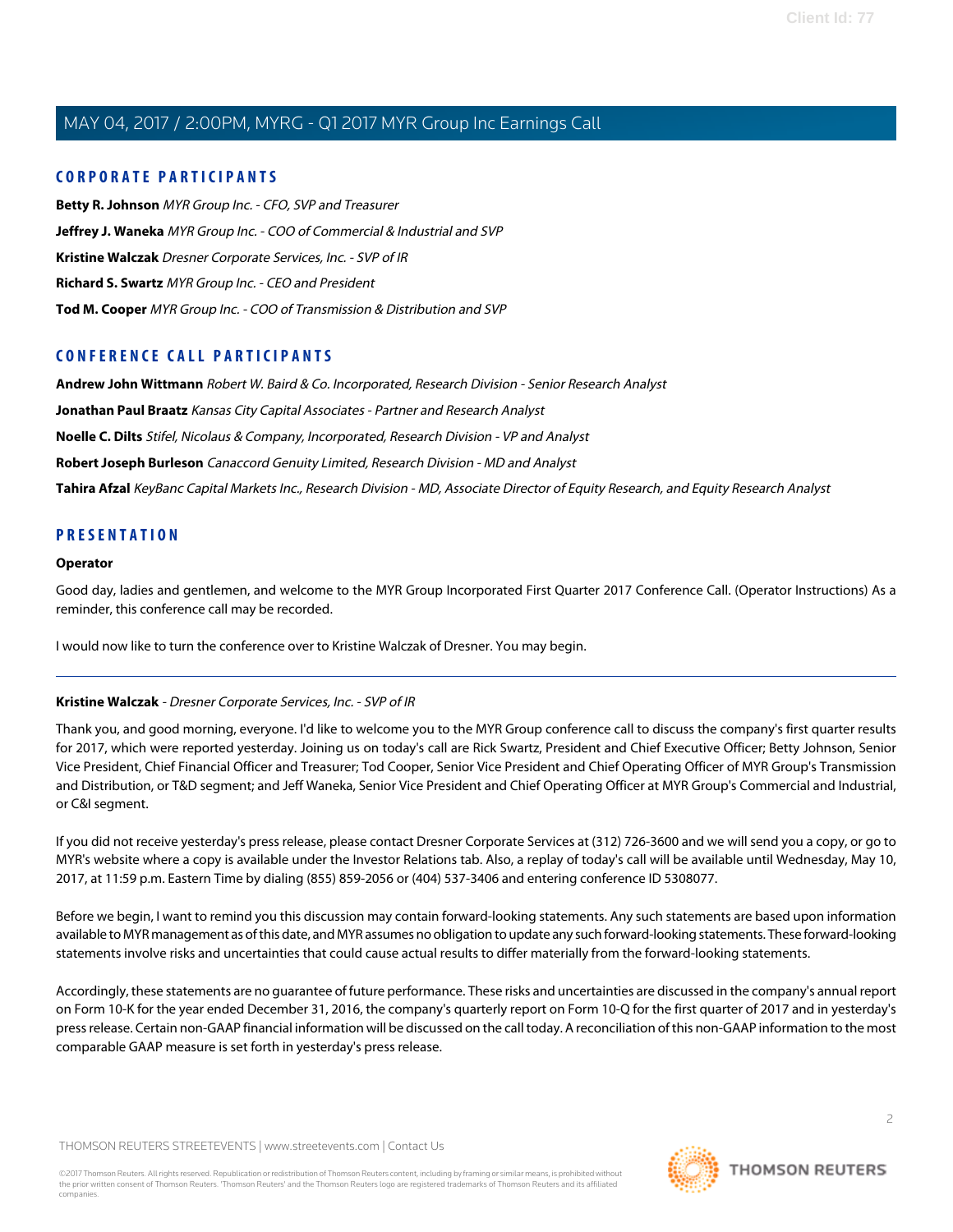With that said, let me turn the call over to Rick Swartz.

### <span id="page-2-1"></span>**Richard S. Swartz** - MYR Group Inc. - CEO and President

Thanks, Kristine. Good morning, everyone. Welcome to our first quarter 2017 conference call to discuss our financial and operational results. I will begin by providing a brief summary of the first quarter results and then turn the call over to Betty Johnson, our Chief Financial Officer, for a more detailed financial review. Following Betty's discussion, Tod Cooper and Jeff Waneka, Chief Operating Officers for our T&D and C&I segments, will provide an industry outlook and discuss some of MYR Group's opportunities going forward. I will then conclude with some closing remarks and open the call up for your comments and questions.

As you saw in our press release, MYR Group's revenue increased 18.3% for the first quarter of 2017, when compared to the first quarter of 2016. However, our gross profit and net income were down compared to the same quarter last year. In a number of geographic areas, equipment utilization and productivity were negatively impacted by weather and the timing and sequencing of small- to medium-sized projects.

Margin was also negatively impacted by slower than expected ramp-up of work associated with certain growth initiatives. While the workforce in these new areas is improving, we did experience some productivity issues initially, as we brought on board new people and instituted new processes.

While we're not satisfied with our first quarter performance, we expect improved performance throughout the remainder of 2017 due to our healthy backlog, the steady bidding climate in both our T&D and C&I market segments and a variety of viable project opportunities in new and existing markets. We also remain focused on strong project execution and a disciplined approach in our bidding activity.

MYR's backlog at the end of the first quarter of \$660.9 million declined slightly from our record backlog of \$688.8 million in the fourth quarter of 2016, a decrease of 4.1%. However, year-over-year, our backlog grew 52% in the first quarter of 2017 compared to the first quarter of 2016. Throughout the first quarter, we identified attractive opportunities that should allow us to further expand the breadth and depth of our offerings in new and existing territories.

We progressed in our efforts to integrate Western Pacific Enterprises into the MYR Group of companies and are excited about the value this acquisition brings as we work to expand our T&D and C&I service offerings in Western and Central Canada.

Looking ahead, we remain optimistic as the market outlook remains strong throughout this year and into next. And we believe we are well positioned to win our share of project opportunities in both our T&D and C&I market segments.

Industry activity and trends continue to point to continued investments in electrical infrastructure, which supports the ongoing execution of our 3-pronged strategy of prudent capital allocation for acquisitions, organic growth and return of capital to our stockholders. We also believe our commitments to developing skilled teams, working safely, investing in needed resources, expanding our client base, strengthening existing relationships and maintaining a solid financial position will lay the foundation for future growth and allow us to deliver strong returns to our stockholders.

<span id="page-2-0"></span>Now Betty will provide us financial results for the first quarter of 2017.

#### **Betty R. Johnson** - MYR Group Inc. - CFO, SVP and Treasurer

Thank you, Rick, and good morning, everyone. Our first quarter 2017 revenues were \$300.1 million, which represents an increase of \$46.5 million or 18.3% compared to the same period of last year. The increase was primarily due to higher C&I revenues in our new markets, including those related to the Western Pacific Enterprises acquisition and our established C&I market. Additionally, T&D revenues increased primarily due to the higher distribution revenues. T&D revenues were \$195.7 million, an increase of \$12.7 million or 7% compared to the same period last year. The breakdown of T&D revenues was \$141.4 million for transmission and \$54.3 million for distribution.

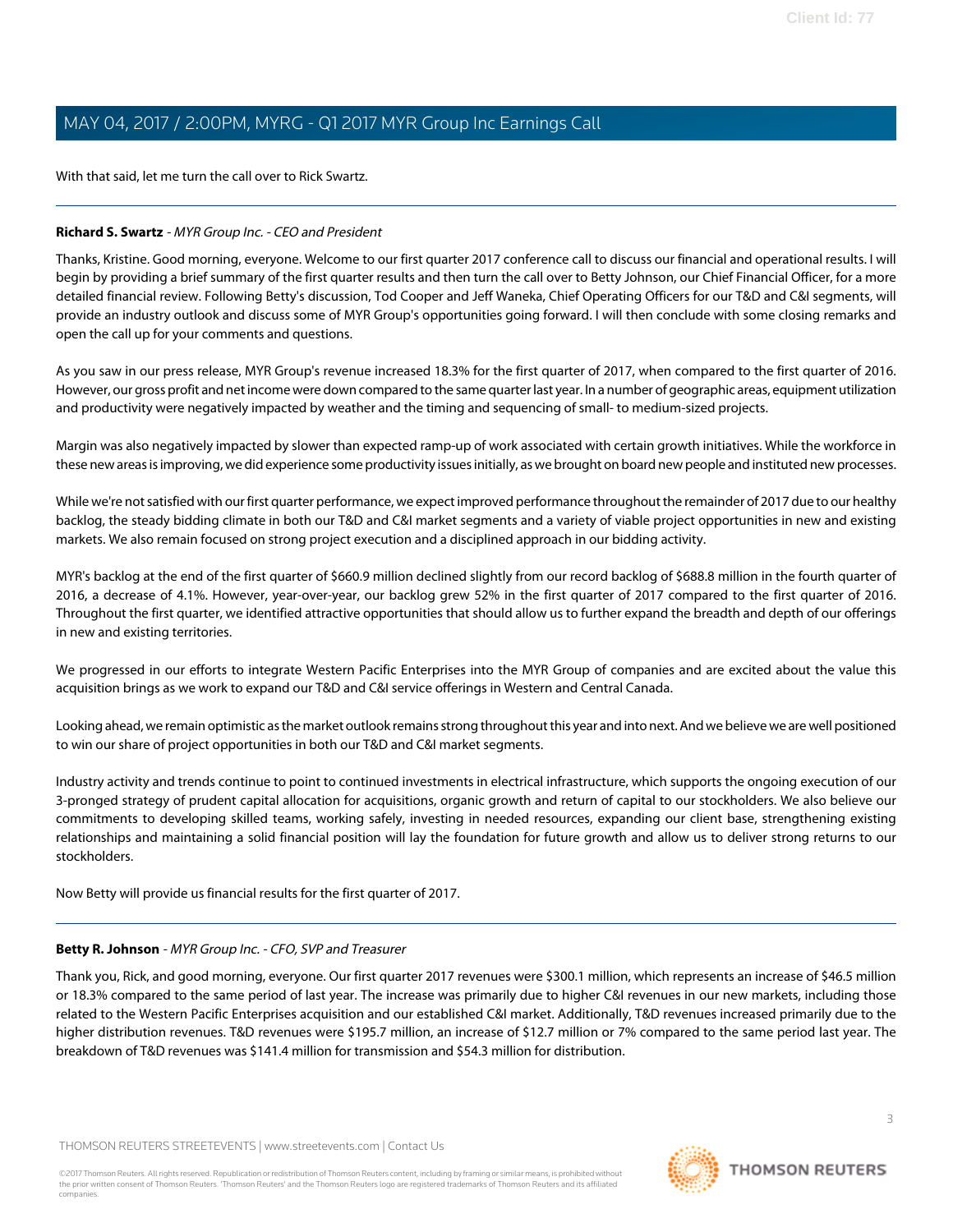C&I revenues reached a record high at \$104.4 million, an increase of \$33.7 million or 47.7% compared to the same period last year.

Our overall gross profit was \$25.7 million compared to \$27.3 million in the first quarter of 2016. The decrease in gross profit was primarily due to lower overall gross margins, partially offset by higher revenue.

Our gross margin was 8.6% in the first quarter of 2017 compared to 10.8% in the same period last year. The decrease in gross margin was largely due to declines in efficiency due to weather impacts in many of our markets and a higher mix of for smaller, shorter duration T&D work. The shift in the mix of work duration also caused a decline in our fleet utilization and increased mobilization and demobilization costs. These impacts were partially offset by settlements related to previously unrecognized revenue on a project claim and pending change orders. Changes in our estimates of gross profit on certain projects resulted in a gross margin increase of 40 basis points in the first quarter of 2017 compared to a decrease of 60 basis points in the first quarter of 2016.

SG&A expenses were \$25.8 million compared to \$23.9 million in the first quarter of 2016. The \$1.9 million increase was primarily due to \$2.3 million of costs associated with our expansion into new geographic markets, and higher payroll costs to support operations, partially offset by lower bonus and profit-sharing costs. Additionally, \$1 million of costs associated with activist investor activities were incurred in the first quarter of 2016. SG&A as a percentage of revenue decreased to 8.6% for the first quarter of 2017 from 9.4% for the first quarter of 2016.

As previously discussed, on October 28, we completed the acquisition of substantially all the assets of Western Pacific Enterprises. The purchase agreement also included contingent consideration provisions for margin guarantee adjustments, which are based upon the performance of certain contracts subsequent to the acquisition. During the first quarter of 2017, we recorded other income of approximately \$900,000 related to this margin guarantee adjustments on certain contracts.

We had an income tax benefit of \$400,000 in the first quarter of 2017 compared to an income tax provision of \$1.2 million in the same period of last year. The tax benefit in the first quarter of 2017 represented 42.7% pretax income compared to an effective tax rate of 38.6% in the first quarter of 2016. The tax benefit was caused by excess tax benefits of approximately \$800,000 pertaining to the vesting of stock awards and the exercise of stock options. Due to our adoption of accounting standards update #2016-09 these excess tax benefits from stock compensation are no longer recorded to additional paid in capital, rather they are included in our current tax provision as a discrete item.

Net income was \$1.2 million or \$0.07 per diluted share, compared to \$2 million or \$0.10 per diluted share in the first quarter of 2016. EBITDA was \$11.1 million compared to \$13.3 million in the first quarter of 2016. EBITDA per share was \$0.67 per diluted share compared to \$0.68 per diluted share in the first quarter of 2016.

Turning to the March 31, 2017, balance sheet. We had approximately \$6.9 million of cash and cash equivalents, \$39.6 million of funded debt and \$186.7 million in availability under our credit facility. As of March 31, 2017, we had working capital of \$108 million, which was a slight increase from the first quarter of 2016.

<span id="page-3-0"></span>In conclusion, we had a challenging start to 2017. We believe that we have adequate capital and borrowing capacities going forward to support our working capital needs, funding requirements, equipment investments and future growth.

I'll now turn the call over to Tod and Jeff, who will provide an overall industry outlook and a view of MYR Group's opportunities.

# **Tod M. Cooper** - MYR Group Inc. - COO of Transmission & Distribution and SVP

Thanks, Betty, and good morning, everyone. As Rick stated, our first quarter T&D performance in several areas of the country was negatively impacted by weather, as well as finding and sequencing of small- to medium-size projects.

Periods of mild conditions throughout the quarter caused multiple freeze and thaw cycles on several projects. These changing conditions resulted in lower than anticipated productivity, as well as increased access in write-away restoration costs. We also experienced slower than expected

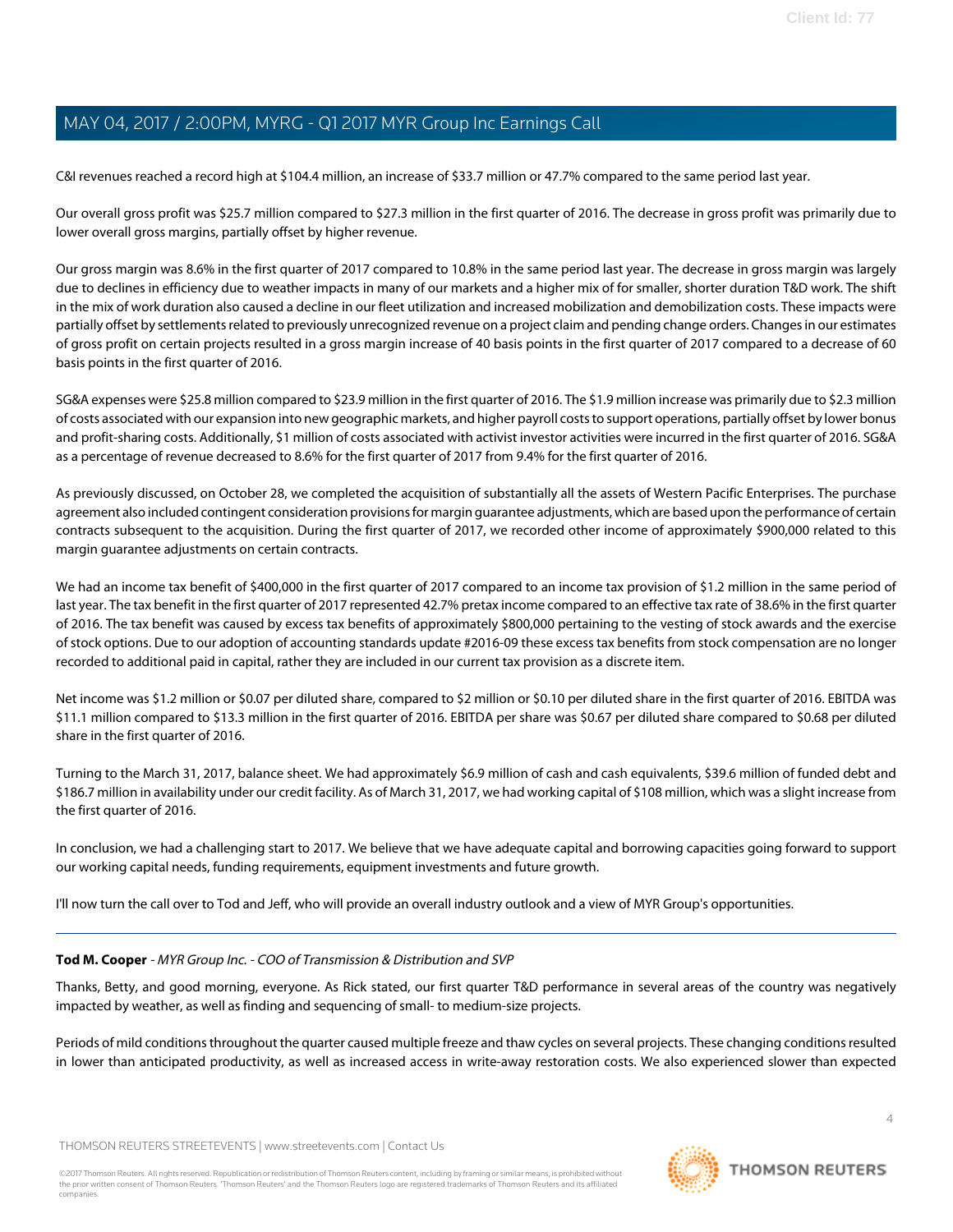ramp-ups on work in the West. This impacted results as we were not able to cover all overhead costs established to win and execute projects. As ramp-ups continue, we anticipate the gap between investment and return to narrow.

Bidding and project activity in Transmission and Distribution is off to a solid start in 2017. And our backlog remains at steady levels. We see strong activity in the markets we traditionally serve,and remain focused on expansion into both existing and new geographic areas. We are encouraged by market trends for the remainder of 2017 and into 2018, pointing to a steady bidding environment for Transmission and Distribution projects of all types and sizes.

A number of industry headlines in the first quarter indicate ongoing levels of significant transmission investment. For example, the regional grid operator PJM approved more than \$1.5 billion in new transmission projects, which include a number of large and midsize projects to upgrade the aging infrastructure in the region. Part of that spend will be a \$900 million investment by Public Service Electric and Gas, New Jersey's largest electric utility. Our ongoing work in the region bodes well for our eastern operations as opportunities come to market.

Along with the PJM announcement, the Midwest regional grid operator, MISO, announced that 383 transmission projects valued at \$2.7 billion will have been approved by its board or have been approved by its board. These projects include regional upgrades to existing transmission lines along with new lines to relieve congestion and deliver renewable energy resources. This will provide opportunities for MYR as we're well positioned within MISO's footprint with a strong operational presence, as well as relationships and experience with utility clients throughout the region.

In addition to improved plans by these regional grid operators during the first quarter, several of our utility clients also made announcements of current and future capital investments during the first quarter.

Xcel Energy pronounced plans to make the largest multistate investment in wind capacity in the U.S., proposing 11 new wind farms in 7 states, which would add 3,380 megawatts of new wind generation to its system. These wind investments are part of Xcel Energy's Colorado, New Mexico and Texas markets, as well as the Upper Midwest.

MYR Group subsidiaries have a long track record of constructing substations and transmission lines throughout these areas, and we believe the uptick in wind projects over the next several years will translate to a number of new opportunities. FirstEnergy also announced planned investments of approximately \$975 million in infrastructure projects to enhance and strengthen its system. These investments are targeted for its operating units primarily based at Pennsylvania. Our established experience and strong presence throughout Pennsylvania should help us to capture our share of these opportunities.

Moreover, in the first quarter, Alliant Energy also stated that its updated capital expenditure plan includes up to \$5.6 billion between 2017 and 2020 on a wide range of capital projects, including grid modernization, improvements to its generation fleet and new investments in wind and solar projects.

One of our largest clients over the past several years, ITC Holdings, announced through its new ownership company, Fortis, that it expects to invest \$3 billion in 2017, which will include its MVP projects in the Midwest.

Eversource, another MYR Group client, which serves customers in the Northeast, announced plans to invest further in its transmission assets. Eversource's capital budget of \$2.71 billion for 2017 is slightly ahead of its 2016 budget and includes \$950 million in transmission investments for 2017.

We believe these planned current and future capital investments by our utility clients indicate a strong bidding environment for transmission and distribution projects.

In addition to major investments announced in utilities and regional grid operators, we track larger transmission projects that are proceeding through the regulatory and permitting processes. And we're pleased to see progress on these projects move to the construction phase.

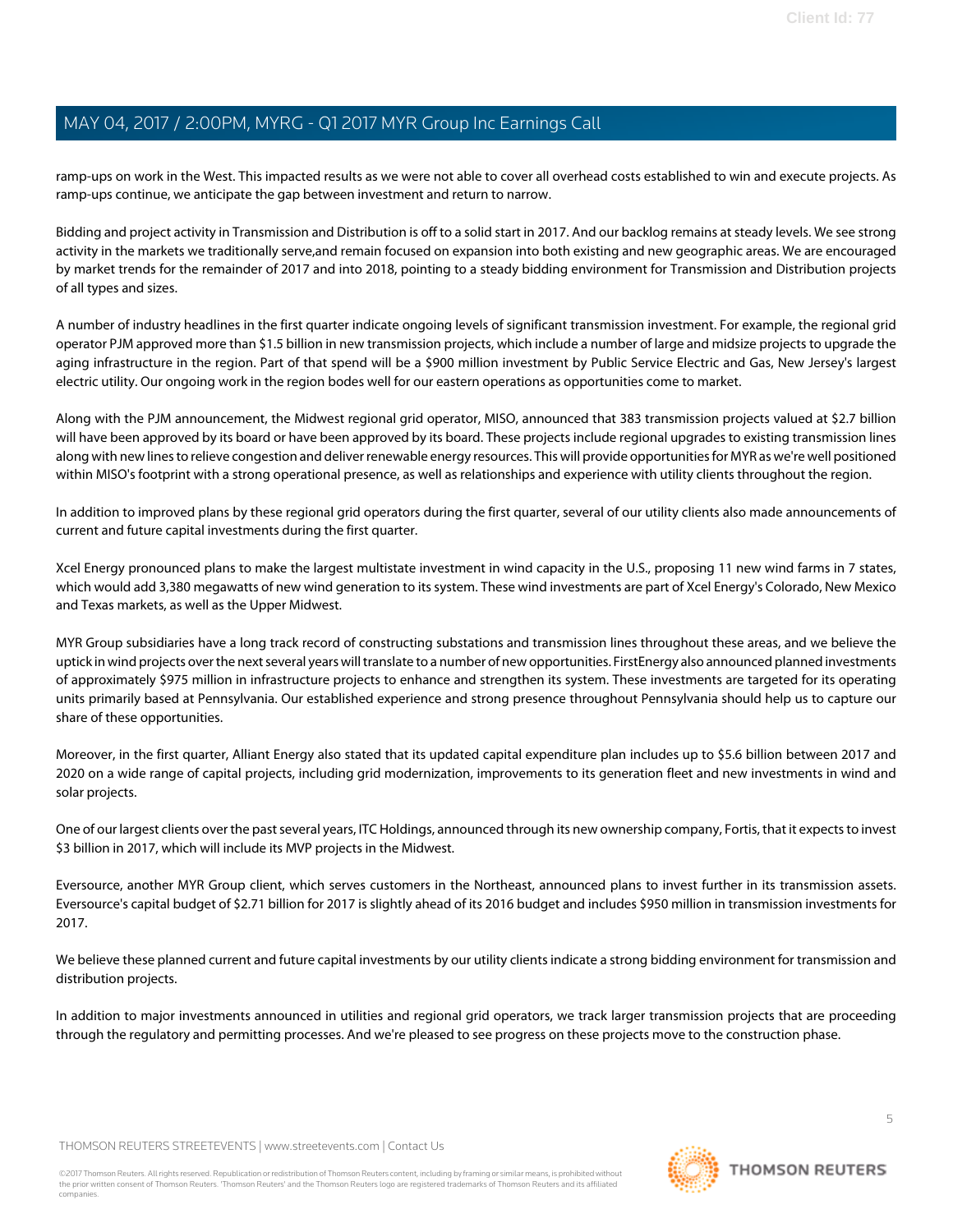Recently Pattern Energy announced that its proposed Southern Cross transmission project could generate \$3.9 billion in direct and indirect economic benefits to the surrounding region. The 500 kV transmission line intended to bring wind power to the Southeastern United States is planned to begin in Eastern Texas and terminate near the border of Alabama and Mississippi. We believe the studies like the one released by Pattern point to a positive benefit for these major transmission projects -- positive benefit that these major transmission projects can have on multiple areas of the country.

In March, National Grid announced their proposal for the Granite State Power Link, a 170-mile transmission line that would extend from Vermont to New Hampshire and deliver up to 1,200 megawatts of clean energy to their customers. This project, which is planned to be serviced -- to be in service by the end of 2022 offers MYR Group another great bidding opportunity, as we have a long track record of building transmission lines throughout the Northeast.

On the distribution front, growth and demand for our services remains steady in a wide range of regions throughout the U.S. Improved economy, utility investments in technology and a strong housing market translate to needs for new systems, upgrades and expansions. We continue to perform a significant amount of distribution work under a number of multiyear contracts and alliance agreements and anticipate a strong market into the foreseeable future.

In summary, our current project activity and industry developments provide a solid foundation for our continued growth as one of the few contractors with the expertise, resources and financial strength necessary to build North America's most challenging electrical infrastructure projects. While timing of project development is variable, we look forward to pursuing and securing projects of all sizes in 2017, as we expect these investments will continue to be driven by the need to increase bid reliability, replace aging infrastructure, relieve congestion and deliver new generation resources.

<span id="page-5-0"></span>I'll now turn the call over to Jeff Waneka, who will provide an overview of our Commercial and Industrial segment.

# **Jeffrey J. Waneka** - MYR Group Inc. - COO of Commercial & Industrial and SVP

Thanks, Tod, and good morning, everyone. Thanks, everyone, for your time today. Activity in our C&I segment remained consistent throughout the first quarter, with all divisions experiencing steady bidding activity and encouraging communication about future prospects.

In February, new design contracts at architectural firms posted their largest monthly gain in over 2 years, according to the American Institute of Architects. At MYR, we believe this outlook speaks positively to the potential we see for C&I growth in 2017.

(inaudible) markets, California and Washington announcements on new infrastructure spending bode well for continued growth. California's governor recently signed landmark legislation titled "The Road Repair and Accountability Act of 2017," which invests more than \$5 billion a year over the next 10 years on road repairs, safety projects and transit upgrades. This legislation is in addition to Measure M passed by California voters in November, collecting another \$0.05 sales tax for the Los Angeles County traffic improvement plan. This funding will be used to expand bus and light rail systems, while also delivering highway improvements to ease congestion.

Also last November, Seattle area voters approved \$54 billion Sound Transit 3 proposition, which adds rapid bus service lanes and 64 miles of light rail to the region's transportation network. While the timing and value of awards will vary, these major funding decisions along the West Coast continue to bolster our confidence in our investment in this region.

Today, our transportation experts are engaged in significant design-built pursuits in Vancouver, Washington, California and Colorado. In the first quarter, we captured new work on transportation projects in both Colorado and Arizona that represent the new era of advanced technology and sophisticated communication systems, which we are well suited to deliver.

We believe our proven experience with this type of intelligent highway technology makes our resume particularly attractive to clients as one of a few select contractors with this expertise.

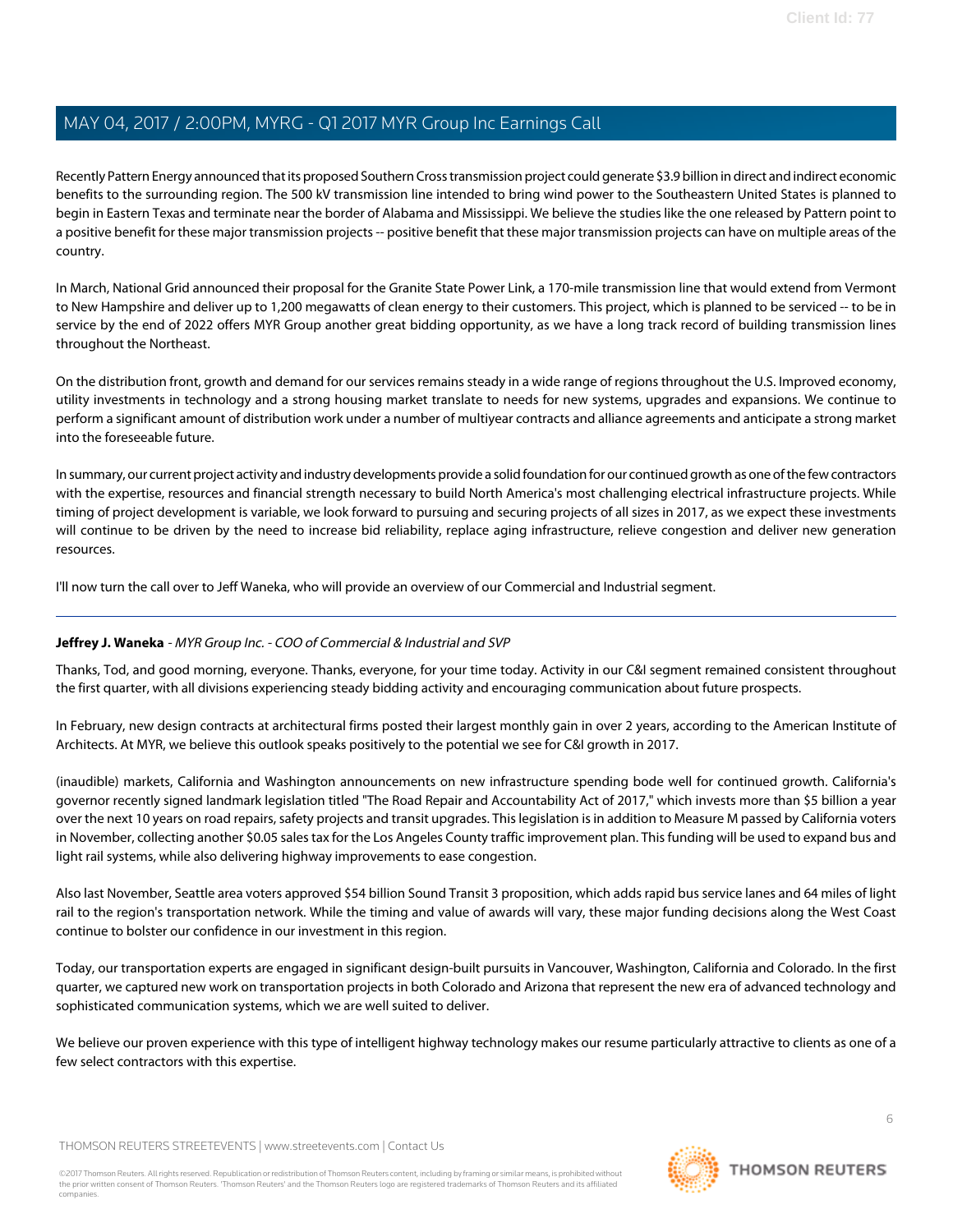In our high-tech group, data center projects throughout the Western U.S. are in a state of rapid growth and expansion, and we expect to see several opportunities due to our established client relationships and specialized expertise.

For instance, in the first quarter, we mobilized crews on Phase 2 of the Apple Tilden Data Center in Phoenix, and anticipate additional opportunity for Phase 3 scheduled to procure in 2017. In Colorado, announcements by JPMorgan and other notable data center clients, give confidence to our forecast that greenfield and retrofit projects are on the horizon, increasing our opportunity throughout 2017.

High-tech manufacturing continues to build momentum in 2017. The most notable project -- most notable potential project is a \$7 billion investment by a large semiconductor manufacturer on an existing fab plant in Arizona. MYR has crews at this site performing discovery and makeready scopes of work, while procurement efforts continue with key general contractors. And in Colorado, we are pursuing a large-scale aerospace manufacturing plant that is expected to be awarded in the second quarter.

Health care work shows no signs of slowing down. Several new project opportunities have been announced, and multiple facilities are undergoing expansion and renovation. This includes the recent award of another expansion on the Eastern Maine Medical Center in Bangor, Maine. Our depth of experience in this sector, combined now with Western Pacific Enterprise's vast health care experience, positions us well for new project awards in 2017.

Additional opportunities that suit our expertise include new aviation projects as airport -- major airports announce plans to enhance the traveler experience and increase airfield operations. We're also seeing new water treatment and water storage projects in a number of our regions planned for release in 2017, as well as several gaming and entertainment-oriented projects throughout Nevada and our other target markets.

Looking ahead, we expect strong growth to continue in our new and established markets. We expect that our core competencies in health care, data center, commercial, industrial, aviation, transportation and manufacturing facilities will help us capture our share of these opportunities across the country. We will prepare by staying abreast of emerging markets and new technologies, and refine our expertise to solidify our industry reputation as one of the few contractors with the abilities necessary for these highly complex endeavors.

I'll now turn the call back over to Rick, who will provide us with some closing comments

# **Richard S. Swartz** - MYR Group Inc. - CEO and President

Thank you for those updates, Betty, Tod and Jeff. Although we're not satisfied with our results in the first quarter, we expect improved performance throughout the remainder of the year. We believe we are beginning to recognize the benefits of our efforts to strengthen our position in the marketplace.

Moving forward, we believe that expanding organically and through acquisitions, refining our capabilities and maintaining our operational reputation and financial strength will remain the key factors that positions MYR Group for ongoing success.

On behalf of Betty, Tod, Jeff and myself, I sincerely thank you for joining us on the call today and for your ongoing confidence in the MYR Group. I look forward to updating you on our progress next quarter.

Operator, we're now ready to open the call for comments and questions.

# **QUESTIONS AND ANSWERS**

#### **Operator**

(Operator Instructions) Our first question comes from the line of Tahira Afzal of KeyBanc Capital.

THOMSON REUTERS STREETEVENTS | [www.streetevents.com](http://www.streetevents.com) | [Contact Us](http://www010.streetevents.com/contact.asp)

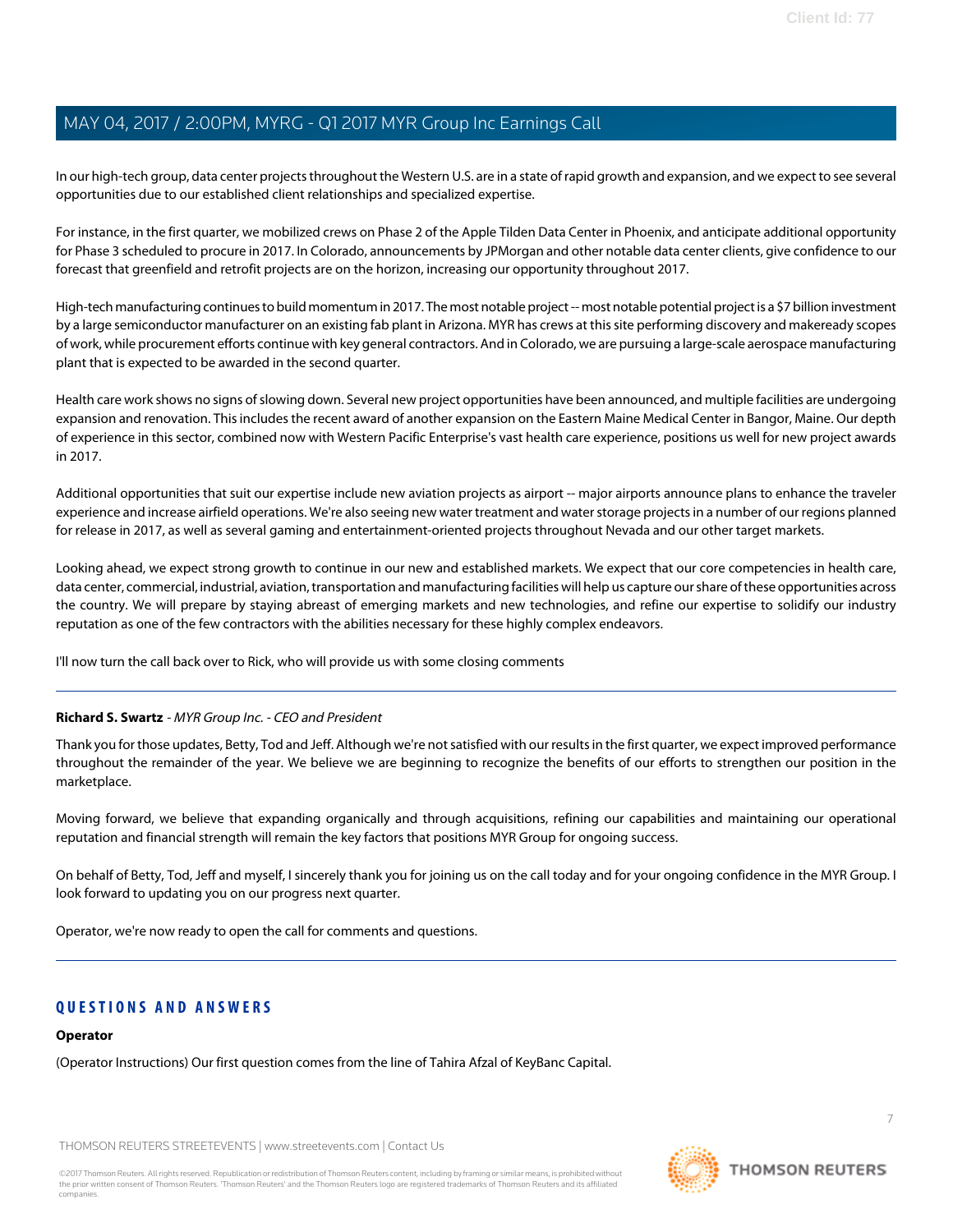### <span id="page-7-1"></span>**Tahira Afzal** - KeyBanc Capital Markets Inc., Research Division - MD, Associate Director of Equity Research, and Equity Research Analyst

I guess the first question from me is, as you look at your under-utilization, would love to get an idea of how fast that can be addressed. I assume the weather nuances go away hopefully into the second quarter. So would really like to get an idea of how we should be thinking about margins and the recovery time frame.

### **Richard S. Swartz** - MYR Group Inc. - CEO and President

I'll start out and then I'll let Tod add a little bit to it, but on the weather front, we definitely hope that we don't experience in the second quarter what we experienced in the first. As Tod was saying, we had a lot of freeze-thaw cycles that side went through, which had an impact on our equipment utilization and then the start-up of the smaller and midsize and the [handiness] of the projects, there were some gaps in there. So we didn't have perfect alignment. So we definitely hope to see that improve. The market looks strong when we see the side of bids coming out. And we're positive on that. As far as the equipment utilization, we are seeing an improvement in our equipment utilization. We're seeing that trend tick up. We're definitely not at an all-time high as far as equipment utilization, but we're seeing a trend in the right direction.

### **Tahira Afzal** - KeyBanc Capital Markets Inc., Research Division - MD, Associate Director of Equity Research, and Equity Research Analyst

Great. And I mean, if I was to put all of that together, I mean, could we be sort of going back into the margin -- gross margin zone we have seen as you guys sort of showcased over the last 8 quarters or so? So could we be heading back at least in the second quarter into that 10.5% plus margin zone?

# **Richard S. Swartz** - MYR Group Inc. - CEO and President

That's our goal. I mean, it is to get back there and hopefully exceed that as time goes on. As I said, our equipment utilization isn't at high -- at our all-time high levels. So if you go back in quarters, it's not -- if you go back 3 or 4 years, it's not at that all-time high. So again, we're trending up from where we were. We also have some large -- we have a large project in Texas. We've talked about CTT that have a high material component. And that material component, as we've said before, has kind of a lower margin on that pass-through cost. There is less risk to us. There is -- it's a known entity. So that will be reflected in our margins going forward. But again, the trend should be upward. And as we said, we really forecast improved results as we trend through this year.

# <span id="page-7-0"></span>**Operator**

Our next question comes from the line of Andy Wittmann of Robert W. Baird.

# **Andrew John Wittmann** - Robert W. Baird & Co. Incorporated, Research Division - Senior Research Analyst

I couldn't think of anything else to talk about, so I thought we'd just talk about the weather. The growth initiatives that you're talking about in terms of the electric transmission business are interesting. But can you quantify how many millions or the dollar amount that the weather may have cost you? Because it looks like the revenue was actually pretty good. So it looks like you got done with probably what you need to get done in the quarter, but it just might have cost you more. Is that the right way to think about that? And can you quantify that -- that dollar amount from the weather?

# **Richard S. Swartz** - MYR Group Inc. - CEO and President

We don't quantify the dollar amount. I mean, I think you can see it in our overall results when you compare it to last quarter. There wasn't what I'd call a shift in our work. Some of our distribution work increased, but other than that, there wasn't a big shift. The weather impacted both our

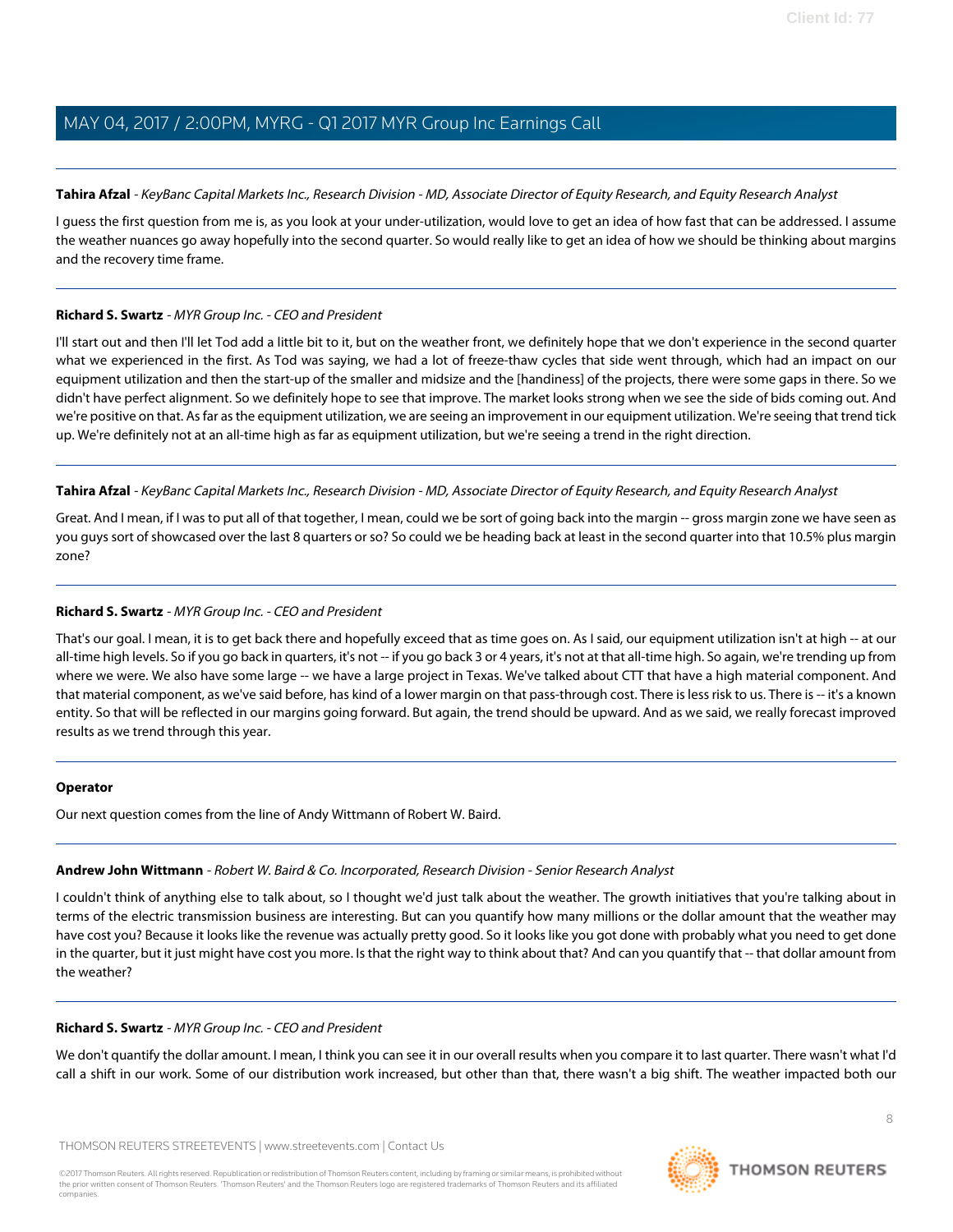utilization and our crew. So it did have an impact on our productivity. But it also had an impact overall -- on our overall margins. And I guess, we're doing everything we can to balance that. But again, district by district, we don't give that information, and we don't quantify kind of the overall equipment impact that we had. Betty, do you have anything to add on that?

### **Betty R. Johnson** - MYR Group Inc. - CFO, SVP and Treasurer

No. Just -- when you're talking the jobs, also the -- write, not only productivity, but even that write-away cost, just...

### **Richard S. Swartz** - MYR Group Inc. - CEO and President

The repairs and that (inaudible)

### **Betty R. Johnson** - MYR Group Inc. - CFO, SVP and Treasurer

The repairs and that.

#### **Andrew John Wittmann** - Robert W. Baird & Co. Incorporated, Research Division - Senior Research Analyst

Okay. Was there a benefit from weather in that, was there any strong work that you were able to pick up in the quarter that maybe should be called out as onetime or high profit margin work that was executed in the quarter?

#### **Richard S. Swartz** - MYR Group Inc. - CEO and President

Nothing that I would say would be outside of any other quarter. I mean, we always have some storm work. Again, a lot of our crews are part of the -- a lot of our clients are part of the Mutual Assistance side. So they tell us when we can be released or not. So if storms are coming into their areas, they don't always release us to go work on somebody else's property. So it's kind of where the storms are at and how that benefits us, but if we were to call that out if it was a big fat gain on this quarter.

# **Andrew John Wittmann** - Robert W. Baird & Co. Incorporated, Research Division - Senior Research Analyst

All right. Just this other question on those growth initiatives. You obviously made the decision over the last few years really just to organically grow greenfield operations. It sounded, Rick, like, in your commentary that you're starting to see a little bit of lift to cover those investments. Did we share that correctly? And can you just give us what your view is about how this year plays out? It felt like was it bit of a drag here in 1Q, but is there still a drag in 2Q and 3Q? Or do you start covering those, and then ultimately, getting some leverage by the end of the year?

#### **Richard S. Swartz** - MYR Group Inc. - CEO and President

No, it's definitely our goal to cover that and have that uplift by the end of the year. As I said, last year, when you looked at kind of our investment, I think if you go back in some of our past commentary, we said last year that our goal was to have the majority of that overhead covered through revenue we're receiving on projects. That's still our goal this year. We continue to expand where we see opportunities and invest in those teams because some of the areas our people have talked about before in California and some of those areas, we see as rapid growth areas. But we've also got to have teams in place that can bid and execute that work. So as those projects come on board, we add people and we make the changes we need. We implement our processes and the customers' processes and procedures. It takes a little while to do that. But we do see it as still a positive market and we're not changing our plan or our direction of where we were headed.

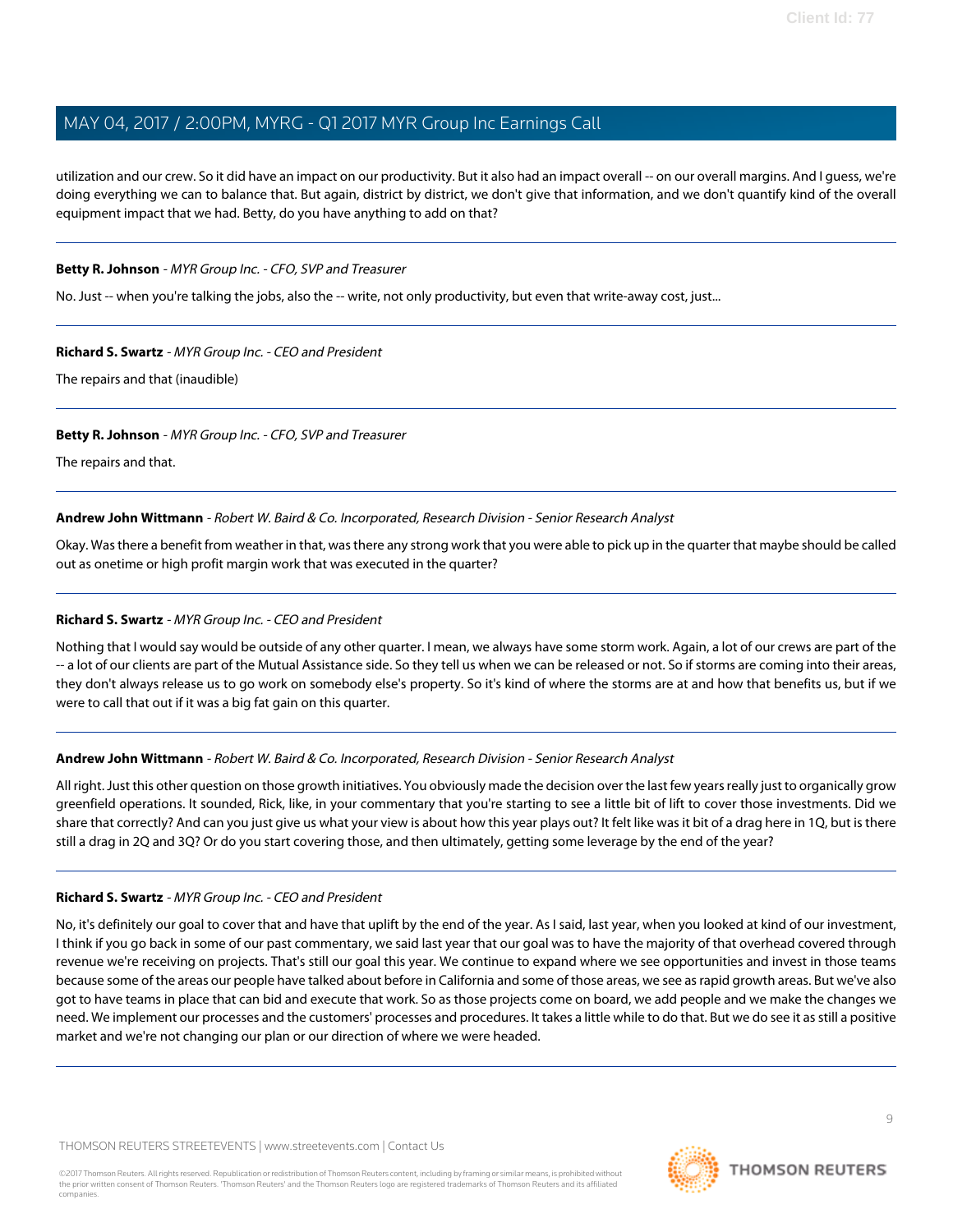# **Andrew John Wittmann** - Robert W. Baird & Co. Incorporated, Research Division - Senior Research Analyst

Okay. So certainly the goal is there to cover, but is the reality -- have you won the work? Or are you close to winning the work now to start covering it?

#### **Richard S. Swartz** - MYR Group Inc. - CEO and President

Yes, the work is starting to ramp up. And I would say in all the organic areas, the work is starting to ramp up. Again, as we've said in the past, the timing of the award, the size of the awards, we're not always in control of, but we are starting to receive work in all of the geographic expansion areas.

#### **Operator**

<span id="page-9-0"></span>Our next question comes from line of Bobby Burleson of Canaccord.

### **Robert Joseph Burleson** - Canaccord Genuity Limited, Research Division - MD and Analyst

Just a couple of quick ones. Curious about the shift in work. And you talked about mix going to smaller shorter time frame work in the T&D segment. Has that already started to shift back to where you had expected it to be? And so you're already kind of seeing the benefit on the utilization of equipment there?

# **Richard S. Swartz** - MYR Group Inc. - CEO and President

I'd say for the last 1.5 years, we've always said on every call we've done that we see the shift going from the large project to the mid- to small-size projects. So the large projects are still out there, permitting other things or kind of delaying the award. So we still see it as a strong market for large projects. But our mix of mid- and small work, really the issue when you have that is the equipment utilization side. Those have -- you'll be pulling wire for a set amount of time, maybe 2, 3 months or 6 months, unlike a large project where we'll move on our major fleet components and have them there for 1.5 years doing the same type of work. So you see the on and off and then you see the mob and demob cost of that equipment. And that does have an impact in us -- with us. And I think we do everything we can with our clients to line up the end of one project and the beginning of another. And we try to maintain that throughout our centralized fleet and make sure we're moving equipment to try to keep it the most utilized we can. But there is points like last quarter, where we had gaps in kind of the ending of projects and the beginning of others. So our backlog remains strong, we're positive on that. We see lots of activity on the bidding side, but aligning those projects is sometimes beyond our control.

#### **Robert Joseph Burleson** - Canaccord Genuity Limited, Research Division - MD and Analyst

Okay. And then in some of the organic kind of growth initiatives, headcount sounds like maybe you guys are making some changes to people. Is that because maybe you're not getting the results you were expecting, something didn't come through in terms of project awards? Or what kind of changed here in the last quarter to prompt you to make those changes?

# **Richard S. Swartz** - MYR Group Inc. - CEO and President

Well, I would say we're -- as a company, we're always balancing our SG&A cost. We're always looking at our overhead expenses. And good people are moving around the country. We don't get rid of good people. But as you ramp up on certain work, and you take -- and you go into either get a project in an area or you even go into a new geographic area, you're going to be hiring people, make sure they fit your culture and your expectations. And you're going to make the changes when you need. So I wouldn't say it's something new for us. It's a continuing cycle that we do on every

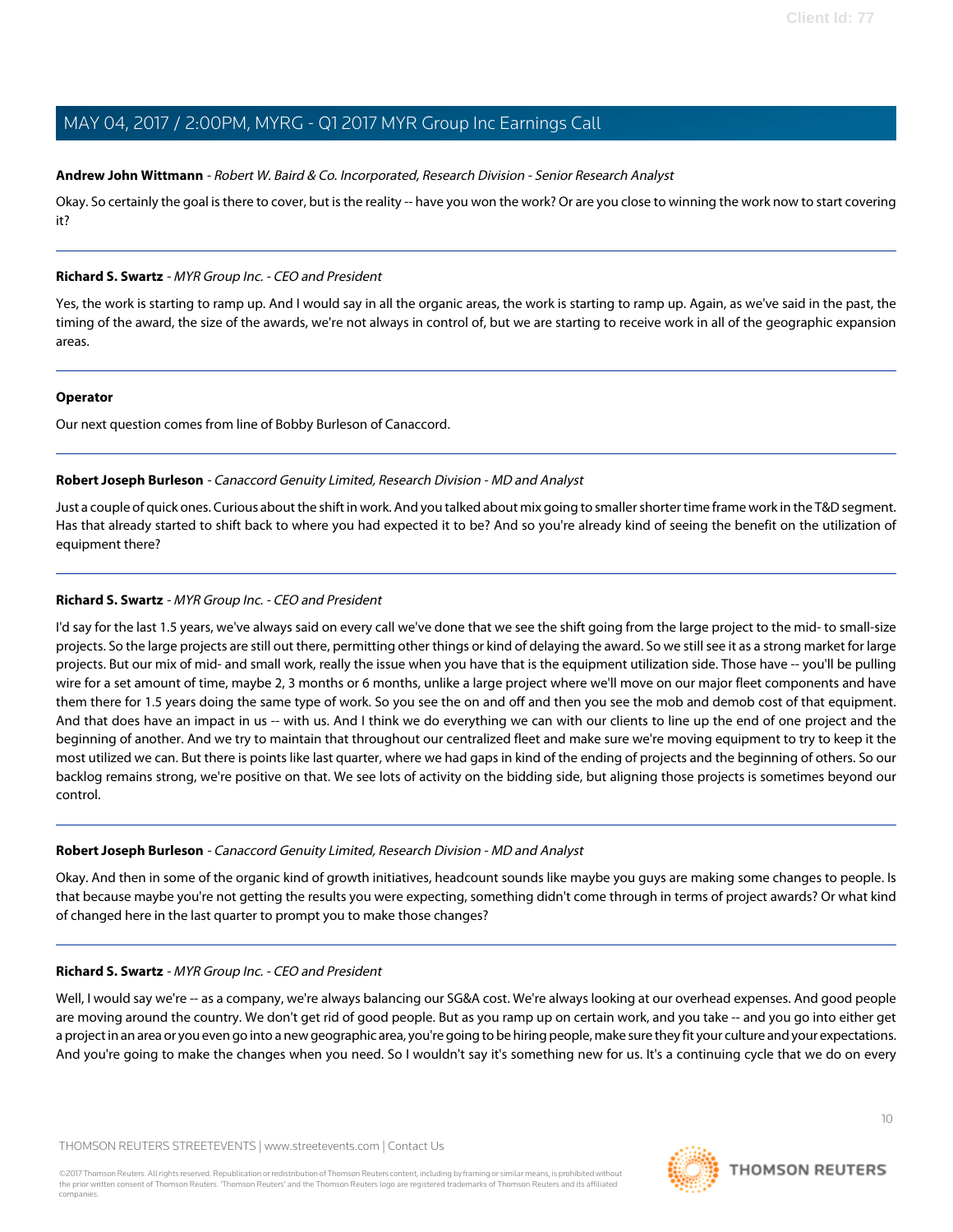project we have. We just call it out that as you, especially in new geographic areas, you ramp up, you're going to be hiring people that need to fit our expectations and match them. And we're going to make the changes when we need to.

#### **Robert Joseph Burleson** - Canaccord Genuity Limited, Research Division - MD and Analyst

Okay. So it sounds like your expectations weren't met and you guys are being very proactive there.

#### **Richard S. Swartz** - MYR Group Inc. - CEO and President

We try to be proactive. We challenge our managers to always set the expectations and hold people accountable.

#### **Betty R. Johnson** - MYR Group Inc. - CFO, SVP and Treasurer

And Rick, that would be not only -- that would be to office and the fields alike, right? Not just the heads that you were talking about as far as managers.

### **Robert Joseph Burleson** - Canaccord Genuity Limited, Research Division - MD and Analyst

And then just one last quick one in terms of some of the legislative -- positives that have happened; the California Transportation Bill, et cetera. Wondering timing of when you see that flowing through to your kind of bid opportunities and work opportunities. Is that sort of a late 2017 opportunity or more meaningful in 2018?

# **Richard S. Swartz** - MYR Group Inc. - CEO and President

I think on the transportation side, those -- though they've announced everything's approved, now everything is on the work on the design side. We're starting to see some activity. We're in talking to the engineering firms. And I'll turn this over to Jeff. He can add a little bit of color to it, but we're seeing them -- their ramp-up on the engineering side, on that development side. So we see some packages coming out in '17, but I'd say there's even more coming out in '18. Jeff?

#### **Jeffrey J. Waneka** - MYR Group Inc. - COO of Commercial & Industrial and SVP

Yes, I agree, Rick. There's potential for some 2017 spend. I think that the positive is, is that we are being looked at as a resource for the design teams to call upon to join their effort in putting these projects together, which gives us a very good opportunity to win that work. I think it's primarily going to be 2018 and beyond where most of that is going to get spent.

#### <span id="page-10-0"></span>**Operator**

Our next question comes from line of Noelle Dilts of Stifel.

#### **Noelle C. Dilts** - Stifel, Nicolaus & Company, Incorporated, Research Division - VP and Analyst

So when you look at the transition side of the business, given that some of these -- that there haven't been a ton of large projects in the market and that you're seeing some delay there. Is there -- have you noticed conditions or terms of pricing have gotten more competitive, as we've seen during times in the past? And can you just discuss sort of what you're seeing in terms of the competitive environment and the competitive intensity just overall on transmission, both on the large project side and the small to medium?

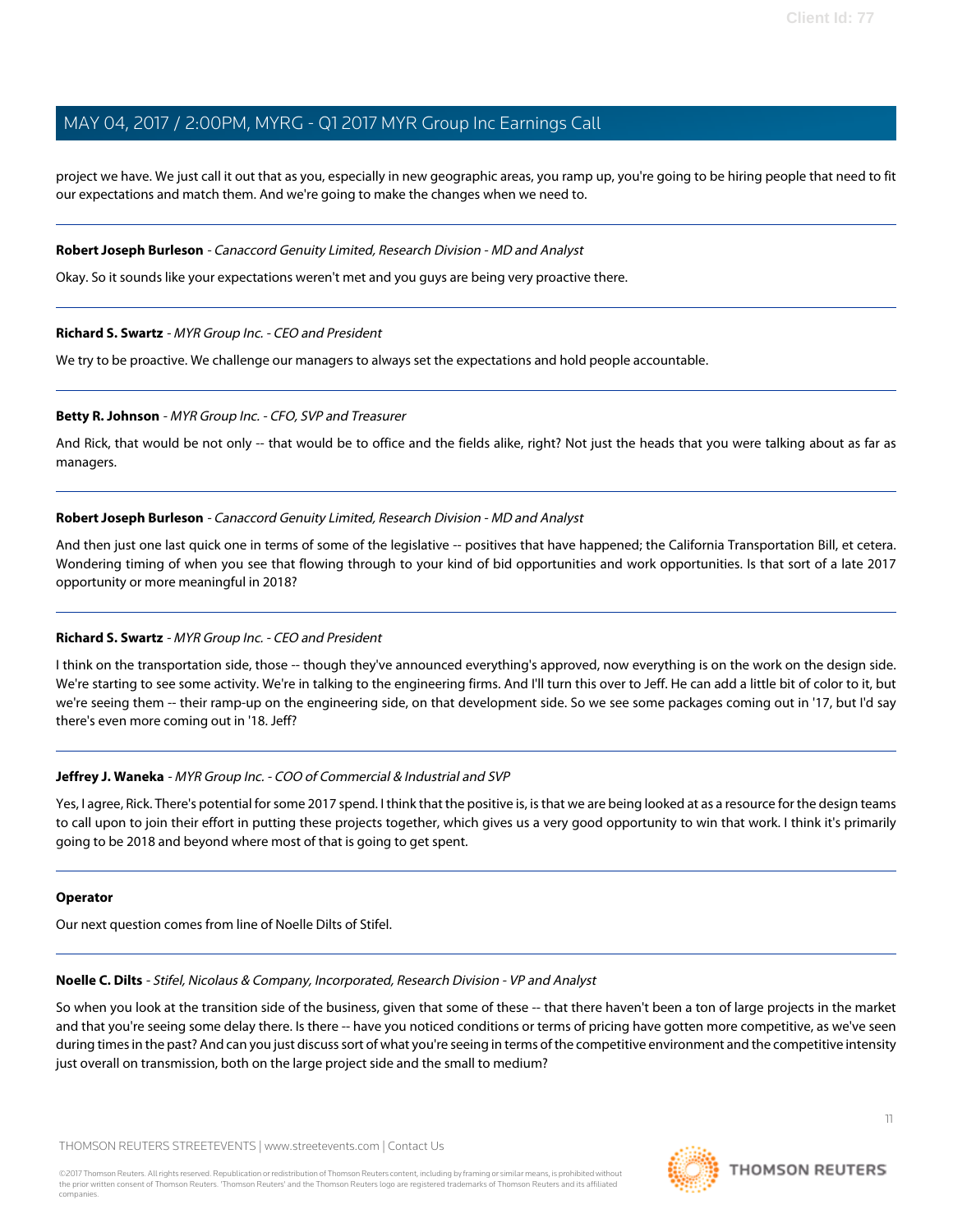# **Richard S. Swartz** - MYR Group Inc. - CEO and President

I think it remains competitive on the large side. I mean, there's -- as we've always said, there's 4 or 5 players that can do the extremely large projects. We know who those are. I think everybody understands what it costs to do those jobs. So we don't quite see the pressures on that side as we see on the small- to medium-sized projects, those there continues geographically. There's some pressure in some areas. Others are -- there are very busy areas where the pricing remains high, so -- or somewhat high, but then you're competing for resources. So we try to balance that out. We try to look at it, but I've really seen no changes, I would say, from this quarter to last quarter, Noelle.

### **Noelle C. Dilts** - Stifel, Nicolaus & Company, Incorporated, Research Division - VP and Analyst

Okay. And then maybe just some updated thoughts on the Trump administration, the Clean Power Plan, thoughts around that. And how you think the absence of a Clean Power Plan might impact the industry.

# **Richard S. Swartz** - MYR Group Inc. - CEO and President

Well, there's still -- on the reliability side, on the aging infrastructure side, there is still a need to build lines. Every utility client we talk to still has that need. We've replaced lines that are almost 100 years old this last year. So there are still very old lines out there. So we see that need. As far as the Trump administration and what gets approved, we hope for positive things. We hope that side helps the permitting and that side of the projects, the clean side. I really, at this point, haven't seen any changes and it takes so long to get legislation through or changes that I think it's more from our standpoint, we continue to monitor it, but it's a wait-and-see kind of proposition.

#### **Operator**

<span id="page-11-0"></span>(Operator Instructions) Our next question comes from the line of Jon Braatz of Kansas City Capital.

#### **Jonathan Paul Braatz** - Kansas City Capital Associates - Partner and Research Analyst

Rick, over the last 1.5 years, you've spent a lot of time and effort in some organic expansion, new offices and so on. Are you looking to add more - add additional offices, more greenfield facilities or -- at this point? Or is it really you're going to focus on digesting and integrating and improving what you currently have?

# **Richard S. Swartz** - MYR Group Inc. - CEO and President

Our primary focus is to digest, integrate and expand the ones we have today. It doesn't mean for the right opportunity that we won't expand into a new area. If a client wants to take us there, if we see a big opportunity where we can grow our business, and our people can put together a successful well-bedded business plan. I'm not -- myself or our board is not out to tell them no. But it is going to be a well-bedded business plan that allows for future long-term growth.

#### **Jonathan Paul Braatz** - Kansas City Capital Associates - Partner and Research Analyst

Okay. For the most part, the operations that you have opened over the last 1.5 years are the sort of the fixed costs, the overhead in place, and it's just now a matter of adding the, if you want to call, variable labor to generate the results?

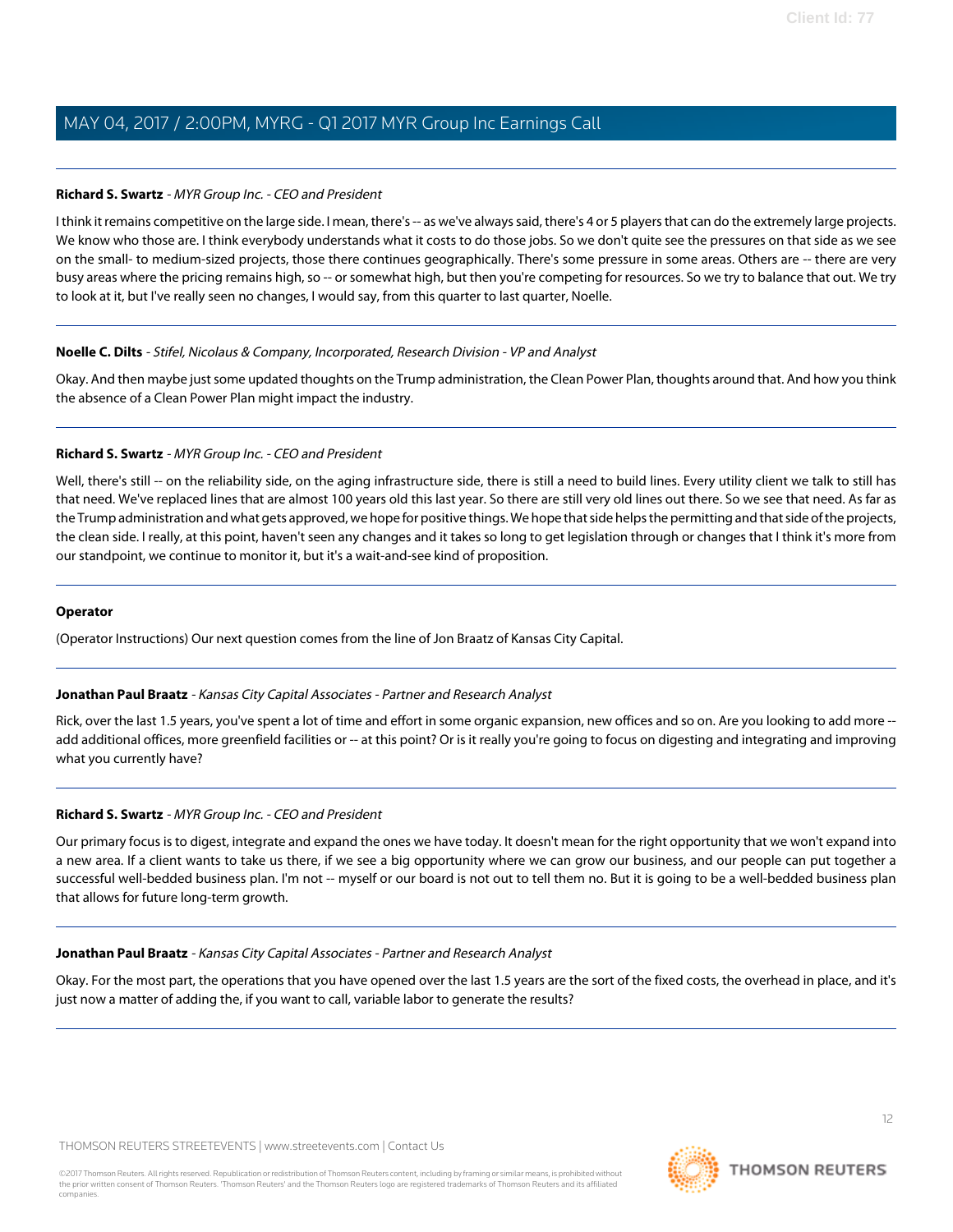### **Richard S. Swartz** - MYR Group Inc. - CEO and President

Partially. I mean, it's always the balance though between having the right resources in place and when you bring on those, the manpower to actually do the work. So you're going to have an amount of overhead that it takes to get the work, you've got to continue. Then they have got to manage that work. So you're going to have to add a little more on our overhead side so that they can not only manage, but they can procure new work and expand those geographic areas, while you add the manpower to actually do the work if that makes sense.

### **Jonathan Paul Braatz** - Kansas City Capital Associates - Partner and Research Analyst

Okay. Okay. And then lastly, on the C&I piece of business, the outlook looks fairly strong. What are you seeing on the pricing front? How competitive is the market? And are there certain regional markets where things are getting a little tight?

### **Richard S. Swartz** - MYR Group Inc. - CEO and President

Well, we compete -- and again, I'll let Jeff add to that -- to the end of this, but we compete kind of in regional segments anyway. So we're Western United States and then E.S. Boulos in the Northeast. So those are the areas that we're in the markets currently for C&I. So when we do that, we see those as still competitive areas. We've always said that even in busy times, the C&I margins don't fluctuate like we see in the line margins. Fluctuate, it's basically the cost of entry is so much lower on the C&I component than it is for the Transmission and Distribution side. It doesn't take -- it's not as capital intensive to get into. Jeff, do you want to add the kind of the barriers you're seeing and where you see margins?

### **Jeffrey J. Waneka** - MYR Group Inc. - COO of Commercial & Industrial and SVP

We are definitely seeing some areas tighten up as far as the manpower availabiity. And we hope that, that sometimes also improves our opportunity in those areas. But it is region-by-region and area-by-area, and it also depends on what type of project that we're pursuing at the time as to what our ability is to leverage better margins.

#### **Operator**

And our next question comes from the line of Andy Wittmann of Robert W. Baird.

#### **Andrew John Wittmann** - Robert W. Baird & Co. Incorporated, Research Division - Senior Research Analyst

There are some sizable merchant T&D lines that are out there. Sizable enough that, I don't know, maybe they could probably use several contractors on them. While the timing on some of them is kind of uncertain, they seem to be getting closer to happening. I was just wondering if you could ever roll on some of those merchant line?

#### **Richard S. Swartz** - MYR Group Inc. - CEO and President

Yes. We're actively pursuing those and chasing those same projects. As you said, some of them are large and could have multiple contractors on them. Some could be teaming arrangements with other contractors. So I would say, we're looking at every variable on those projects and they're on our list. And we've got a marketing and operational team chasing those projects every day.

#### **Andrew John Wittmann** - Robert W. Baird & Co. Incorporated, Research Division - Senior Research Analyst

Some of those have actually got some kind of handshakes, if they don't have a contract because they don't have a final investment decision yet. Would you -- are the discussions advanced enough for you to say that you will or -- you have high confidence that you can have a role on some of those?